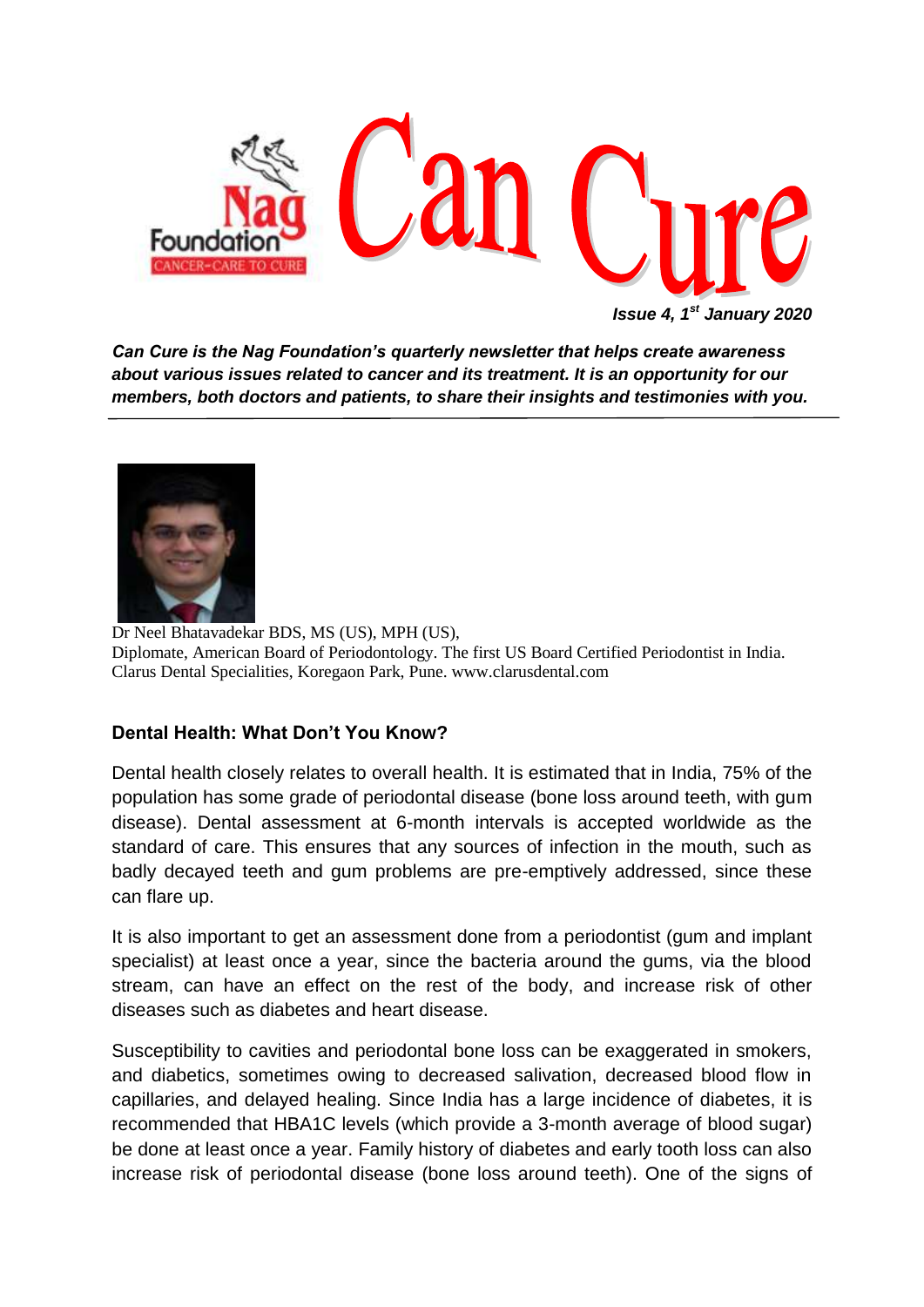periodontal disease is lack of pain, so patients often fail to realize the presence of disease. If periodic assessments are done, any early onset disease can be treated in time.

It is also a mistaken belief that flossing is optional. This is not the case, since the toothbrush cannot reach areas in between teeth. The only solution to this is to use dental floss, or a water flosser.

The American Dental Association recommends regular 6-month checkups to ensure optimum oral hygiene. If there are missing teeth, these can be successfully replaced using dental implants. In summary, early diagnosis of dental problems, effective home oral hygiene care, and early rehabilitation of missing dentition can ensure a better quality of life.



# **8 TH INDIAN BREAST CANCER SURVIVORS' CONFERENCE**

What's next? What should I look for? How do I know I have a problem? Is life going to be different? What can I eat to prevent a recurrence? Will my child face the same problem? How often should I see the doctor?

These are some of the many questions that often go unasked and unanswered.

The Indian Breast Cancer Survivors' Conference was organized to address these questions. The conference is a mix of technical and practical sessions along with activities that focus on helping patients and caregivers cope with issues that arise after completion of treatment. The conference was established by the Nag Foundation to help patients understand, adjust and cope with the new normal of their lives.

November 2019 saw the  $8<sup>th</sup>$  Conference attended by more than 300 participants from Pune, Mumbai, Goa, Ahmednagar, Aurangabad, Hyderabad, etc.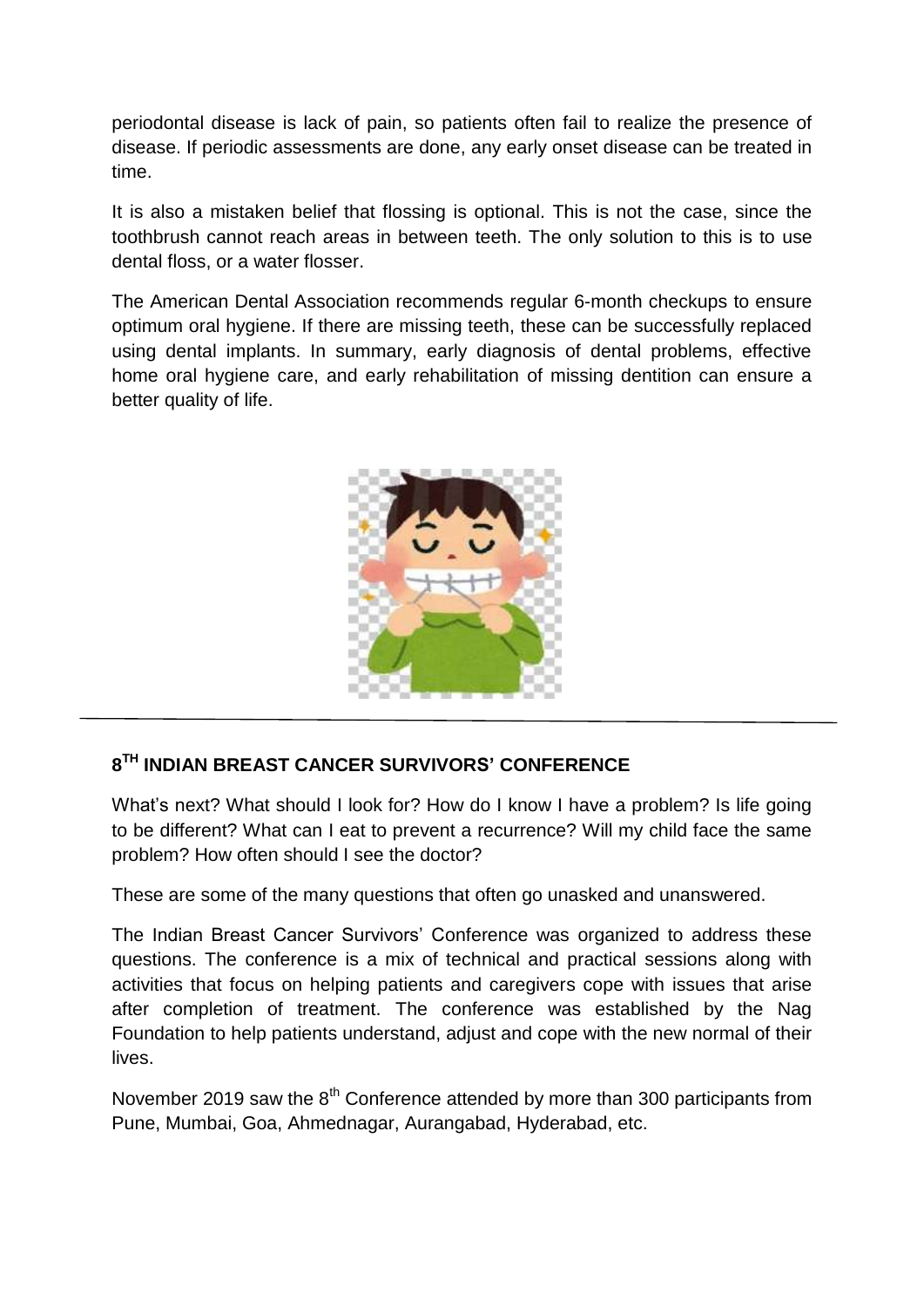The sessions were planned to address various issues faced by patients and survivors.

The inaugural session was simple but powerful as the Chief Guest, Dr. Jaya Apte, acknowledged the silent courage and bold confidence of the survivors.

The session on 'Follow Up Care' by Dr. Shona Nag had the following take home messages:

- $\checkmark$  Everyone's treatment for breast cancer is not the same
- $\checkmark$  Follow up with the specialist is important after completing treatment
- $\checkmark$  Post treatment annual checkup is a must
- $\checkmark$  There is no need for PET scans or CT scans during routine follow up

The importance of bone health was emphasized by Dr. Joy Ghose. His emphasis on nutrition and exercise for better bones was taken seriously and survivors vowed to change lifestyles to have a better quality of life.

Sameera Singh, our compere, lightened the mood by her session on laughter as therapy. A bellyful of laugh makes life more enjoyable.

Dr. Bhuvaneshwari Sunil from the Indian Cancer Society spoke on Survivorship Clinics. Survivorship Clinics focus on helping survivors set goals and practice skills to optimize their health and wellness after cancer treatment. An idea well received. Nag Foundation has started a survivorship clinic every Friday at Sayadri Hospital, Hadapsar.

Our panel discussions were an opportunity for patients to clarify, ask, question, share and relate their experiences and doubts.



One panel had doctors representing medical, surgical, radiation, neurology, dentistry and gynaecology. Dr. Sudeep Gupta and Ms. Devieka Bhojwani steered the discussion to a fruitful conclusion.

Another panel had a Chartered Accountant, Social Worker, Survivor, Insurance representative, etc. moderated by Dr. Shilpa Rao who summarized the rights and responsibilities of patients.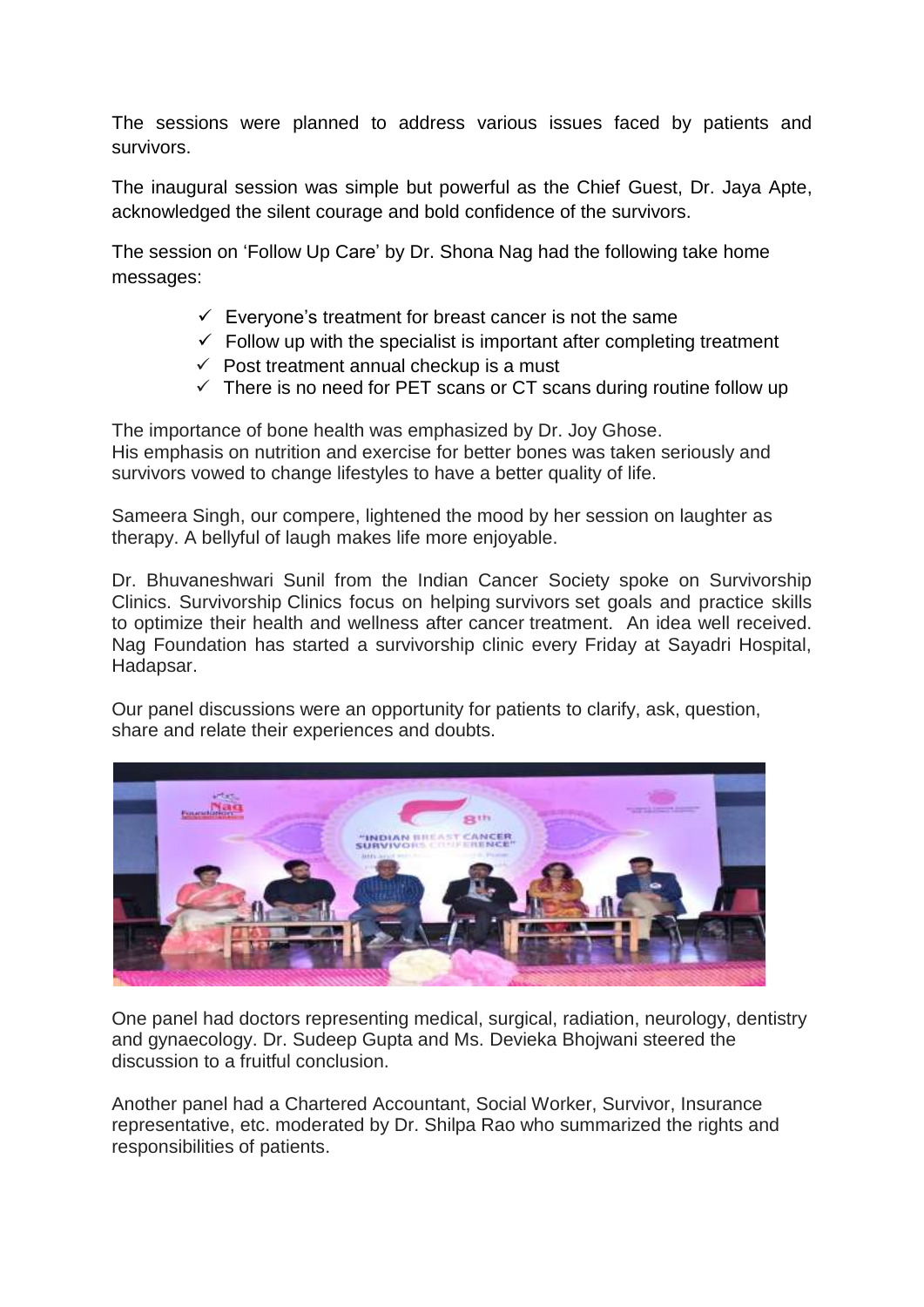Through the session, 'Heal Your Life', Ms. Sushma Patil, Genetic Counsellor spoke on the importance of letting go of negatives: the shame, the guilt and the anger. She ended her session with meditation.

Day 1 ended with a blast of energy and enthusiasm as Prashant and his troupe got the participants grooving to the beats of Bollywood music.

Day 2 began with Dr. Manpreet Kaur from the Asian Hospital, Mumbai, discussing lymphoedema, its causes, preventions and treatments. She patiently answered every question.

A session on 'Art As Therapy' was led by Ms. Diva Singh, with the message that life is a clear canvas for us to write on. Through the group activity, she was able to bring out the human tendency to be reticent. So often we fail to ask for help because we want to manage our problems by ourselves but there is no shame in reaching out.

The session on 'Sexuality' by Ms. Rebecca D'Souza emphasized the importance of acknowledging and accepting oneself, and the role of communication in building intimacy.

'What Is Genetics And Who Needs It?' was discussed by Ms. Sushma Patil. She helped participants understand the medical and psycho-social implications of genetics in cancer.

A Q & A session with Dr. Neeta Dhamejani, Nutritionist and Dietician, concluded the conference with a change in the way we see food and inspired our participants to healthier eating and improved living.

#### **Some glimpses of the Conference-**



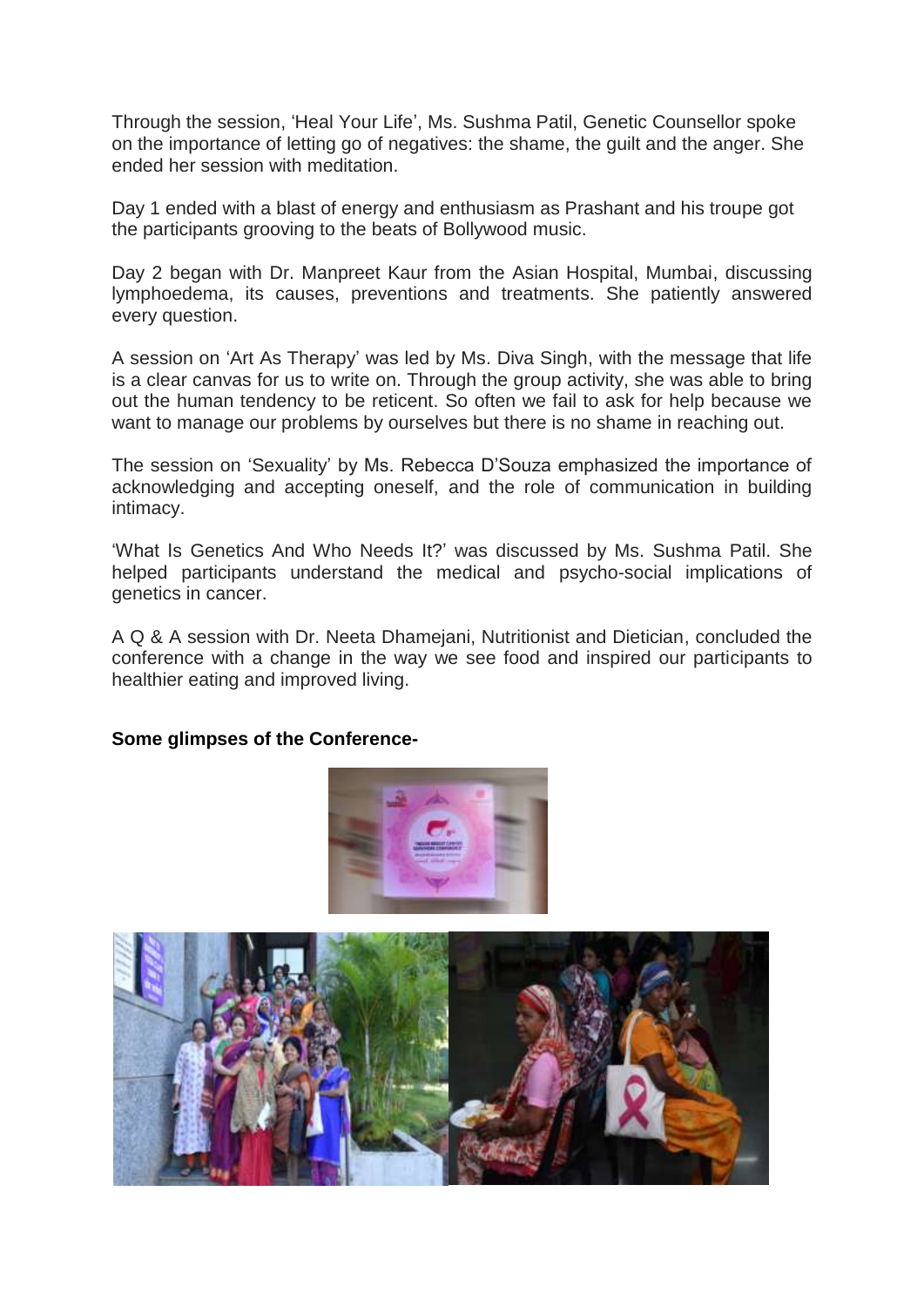





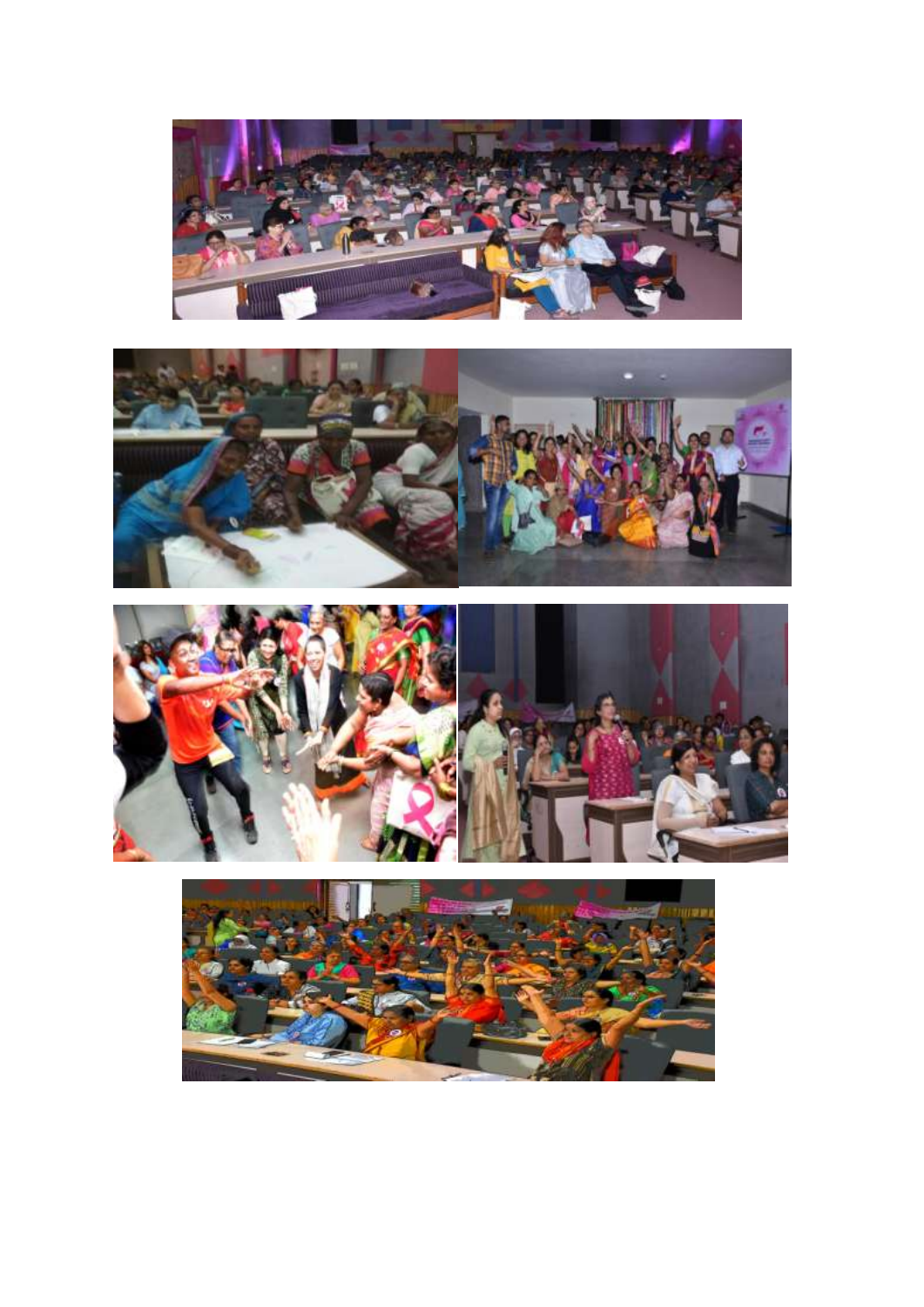# **Acknowledgements From Conference Attendees***-*

*"Thanks for helping me build my confidence, for introducing me to the Breast Friend Support group and giving me a social life. Thanks for helping me express my feelings. Thank you for the counselling you gave me at the time of my chemo. It helped me overcome the fear of chemo and helped me face it bravely. Thank you for guiding me about lymphoedema, care to be taken and the exercises to be done, etc. They have helped me a lot. As for our group it has become like a family for me. I have learnt a lot from each member. They have looked after me and supported me like a family would. Thanks for organising such a wonderful, well-organised conference. You did a great job. I would like to thank Dr Shona Nag and her team for the wonderful informative conference. It is only through the conference that we get to know a lot about the latest developments in the field of breast cancer treatment and also get knowledge and information about the different aspects related to it." Mahajabeen*

*"Forgot all stresses and strains, enjoyed like child fulfilled with valuable information and knowledge. Thank you so much to the team." Rajani* 

*"To begin with, the pin-on badges were very innovative and beautiful and the goodie bags given to the participants with reading material and goodies was very thoughtful. The logistics were excellent. All the participants' needs were catered to. We thank the organizers for making wonderful arrangements at the conference*." *Mughda*

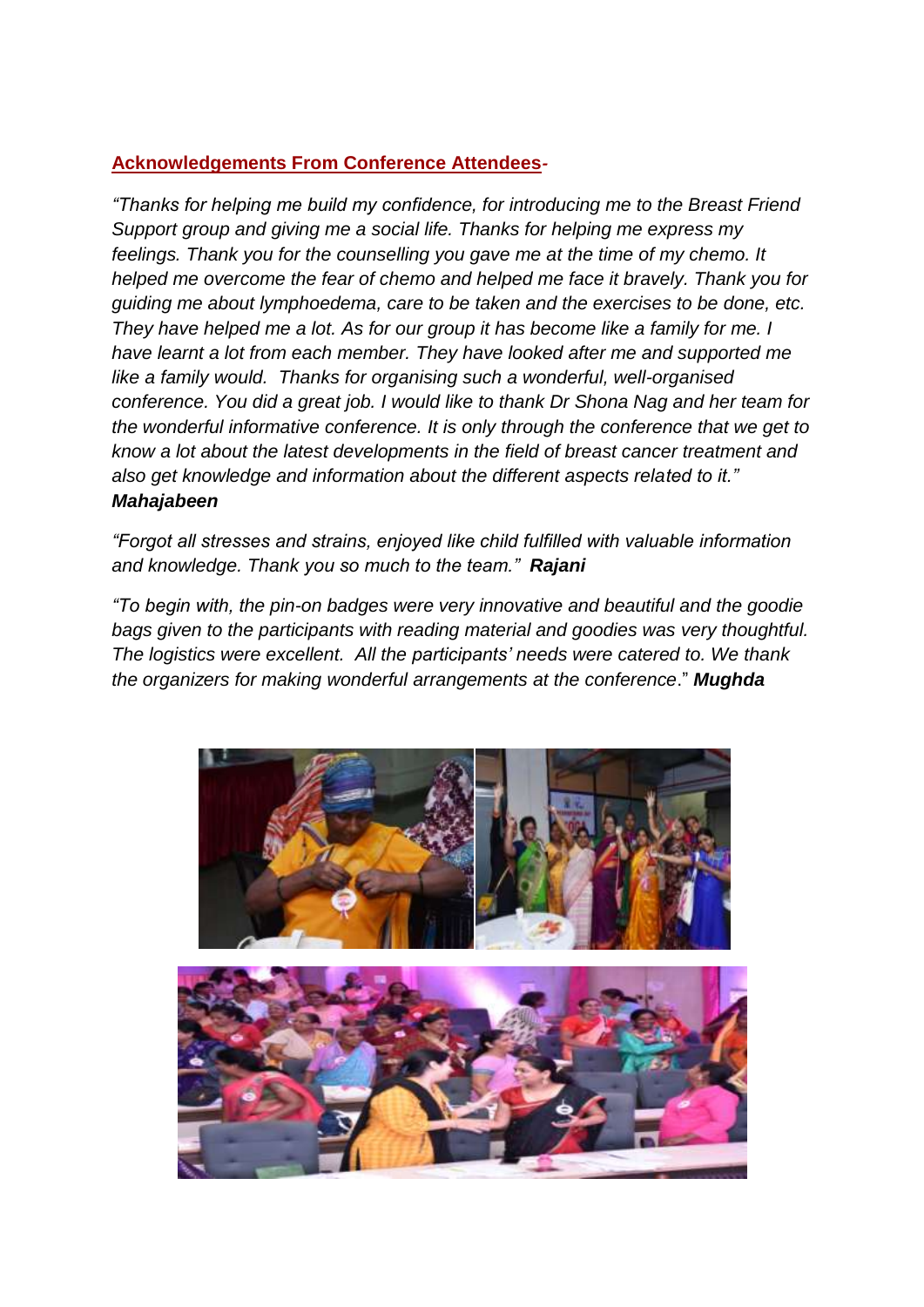WELCOMING 2020 – A Twist on New Year Resolutions





YOU CHEWED UP MY LIST OF NEW YEAR'S REDUTIONS! GOOD BOY!



**DAVE GRANLIND®**